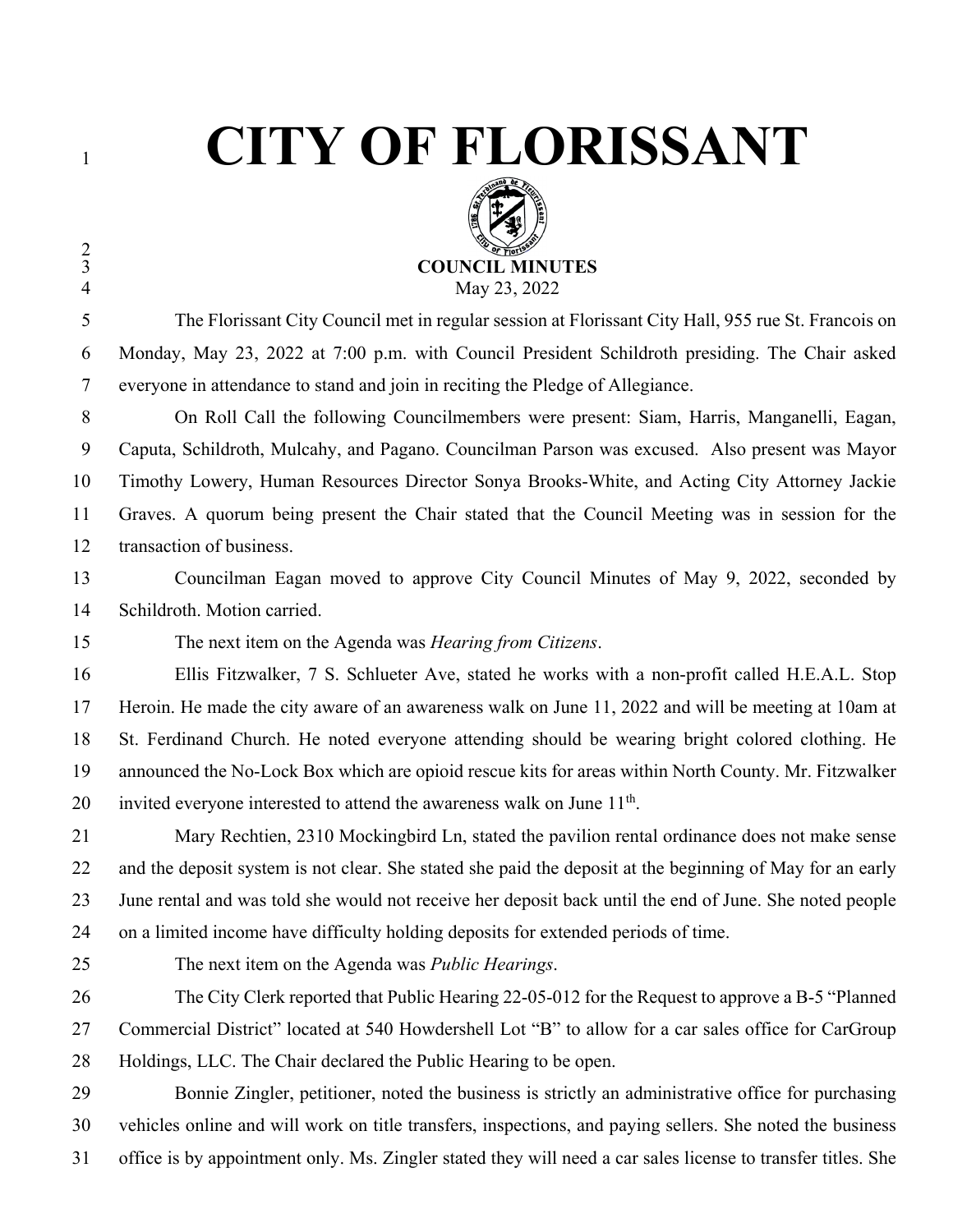noted the cars will not be on the lot longer than 48 hours, due to pick up fees on the weekend. The hours of operations would be Monday through Friday 10am to 7pm and Saturdays from 9am to 6pm.

 Being no further comments, Councilman Eagan moved to close the Public Hearing, seconded by Pagano. Motion carried.

 The City Clerk reported that Public Hearing 22-05-013 for the Request to amend B-5 Ordinance No. 6669 to add "Equipment Rental, Home and General" as a permitted use located at 13939 New Halls Ferry Road. The Chair declared the Public Hearing to be open.

 Andrew Jenson, architect, noted the intention is to replace the former Pier 1 Imports in Cross Keys Shopping Center with Aaron's on New Halls Ferry Road. He noted the shipping trucks would only be located at the store when they are planning to ship out large quantities.

 Being no further comments, Councilman Siam moved to close the Public Hearing, seconded by Pagano. Motion carried.

 The City Clerk reported that Public Hearing 22-05-014 for the Request to approve a Special Use Permit to allow for a Wine Bar in a HB "Historic Business District" located at 150 Washington. The Chair declared the Public Hearing to be open.

 Tina White, owner, stated the project is similar to a wine bar with the front and inside two areas as the seating area and noted the proper parking would achieved through using the land around the building. She stated the capacity is 48 people and noted the initial larger project was approved through her husband. Ms. White stated she is trying to keep the building preserved as is. Councilman Schildroth noted he received a few concerning emails from neighboring properties. Ms. White noted her hours would be Thursday from 11am to 9pm, Friday and Saturday from 11am to 10pm, and Sunday 12pm to 7pm. She said this business would serve small shareable plates and wine only for sale. Ms. White noted she is working on the menu and kitchen to make sure she follows the St. Louis County Health Department Guidelines. She stated that she has no intention to expand and prefers the intimacy of the business as is. Councilman Schildroth noted his concern with the golf cart parking on Harrison. He asked if there could be signage stating "No right turn" at the corner of Harrison to avoid any traffic as well as no parking signs from the Traffic Commission to avoid patrons parking there. Ms. White stated that she would have soft jazz music and a possible musician inside the house playing saxophone without a stage and may also have the option of a small wedding on the property. She clarified that she may have an option where people could reserve the space, but would follow the capacity guidelines. Ms. White noted she would not 62 be charging a cover charge at any point. Ms. White noted she is to begin construction on June  $13<sup>th</sup>$  if the project gets approved. She stated she would not be making wine on the premises and does not want to be selling wine to go. Ms. White clarified her reason for not allowing cars to exit on Washington is to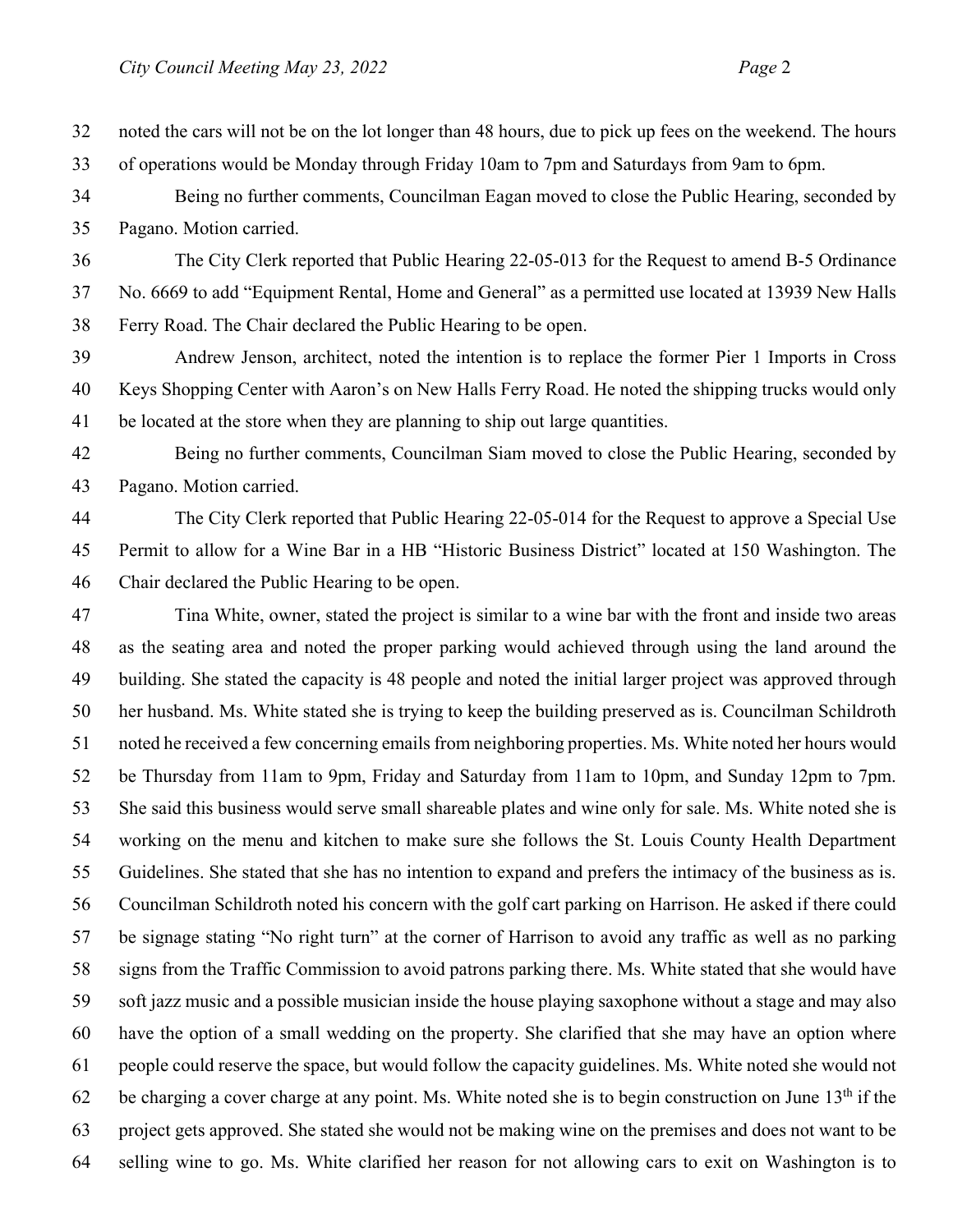preserve landscaping and trees on the property and noted she would have speed bumps along the parking lot to slow drivers down. Katie Powers, 115 Harrison, noted her concerns with water run-off due to the parking lot being created. Lynn Taylor, General Manager, noted they are working with an engineer regarding the drainage for the parking lot run-off. David Bridgman, 180 Harrison, noted every car leaving the property would come past his house and noted he personally did not see any problems with vehicles driving around the back of the building to exit on Washington rather than Harrison. He noted they could still allow golf cart parking and trash enclosure access off Harrison. Robert Linhares, 11 Louise Ct, asked the City Council to drive past their area to see the concerns they are all bringing up regarding the small courts and streets around Washington. He noted the water run-off mentioned before and the traffic potential on Harrison would be difficult. Phil Lum, Building Commission, noted the engineering and architecture firms would need to address the water run-off issue and the plans presented to the council for the Special Use Permit are only preliminary plans. He stated the city engineer would address the plans for the water run-off solution. Mr. Lum noted the water run-off issue is common for the Old Town District and could be solved overall with grants and a large project. Councilman Caputa suggested finding contractors who can create a way for the run-off to avoid the homes and any kind of flooding. Tamara Rucker-Wood, 15 Louise Ct, stated she likes the idea of the project however, she is afraid of the traffic issues on the street because of the way Harrison is designed.

 Being no further comments, Councilman Schildroth moved to close the Public Hearing, seconded by Manganelli. Motion carried.

 The City Clerk reported that Public Hearing 22-05-015 for the Request to amend B-5 Ordinance no. 6266 to add "Automotive Service Garage and Tire Service" as a permitted use located at 3180 N. Highway 67 for the Pit Crew. The Chair declared the Public Hearing to be open.

 Kevin Claspille, owner, stated the business is not expanding. He noted the business is trying to relocate due to health issues at the current location. Councilwoman Pagano stated she has viewed the issues at the location and knows the business owner has been around for a long time. She is aware the business is desperate to move because of neglectful landlords and for the safety of the employees, vendors, and customers. Mr. Claspille noted he is trying to move into the old Lowes location with the exact same area, the garden area would be used as the locked storage area, two bathrooms, and an office area. He noted the hours of operation, the operation, and everything else about the business would be the same. Mr. Claspille showed a short video of the conditions of the property to the Council inside his current location with damage to all the equipment and rain leaking from the ceiling. He stated he would have an outside sign at the new location so current and new customers could be viewed from the street. Mr. Claspille noted he hopes to open the new location within three months from approval.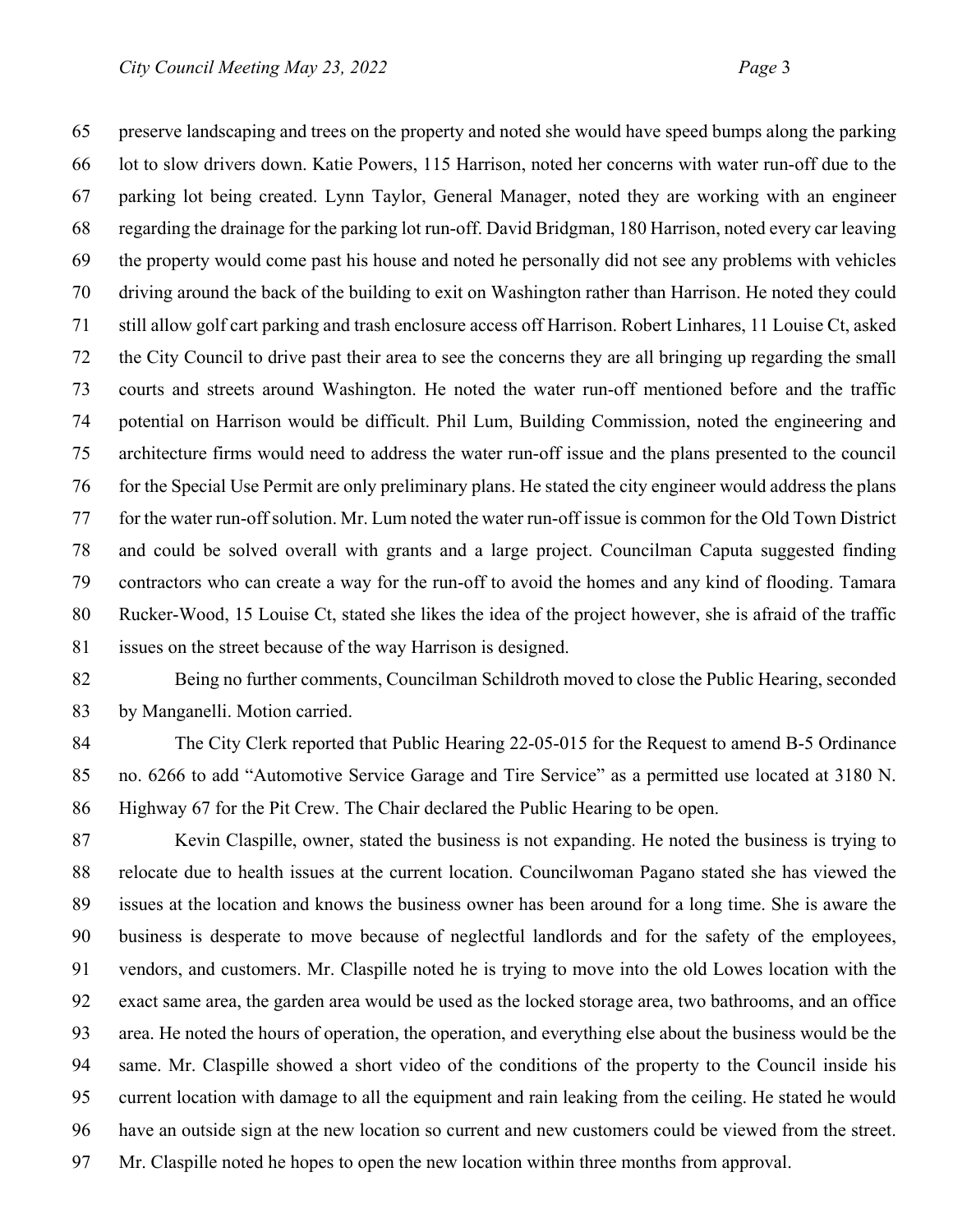| 98  | Being no further comments, Councilman Siam moved to close the Public Hearing, seconded by                 |
|-----|-----------------------------------------------------------------------------------------------------------|
| 99  | Harris. Motion carried.                                                                                   |
| 100 | The Chair stated that the next item on the agenda was Second Readings.                                    |
| 101 | Councilman Schildroth moved Bill No. 9780 an Ordinance calling an election in the City of                 |
| 102 | Florissant, Missouri, on the question of issuing general obligation bonds for the purpose of constructing |
| 103 | aquatic centers be read for a second time, seconded by Caputa. Motion carried and Bill No. 9780 was       |
| 104 | read for a second time.                                                                                   |
| 105 | Councilman Caputa moved that Bill No. 9780 be read for a third time, seconded by Pagano.                  |
| 106 | Motion carried and Bill No. 9780 was read for a third time and placed upon its passage. Before the final  |
| 107 | vote all interested persons were given an opportunity to be heard.                                        |
| 108 | Being no persons who wished to speak, on roll call the Council voted: Parson, absent, Siam yes,           |
| 109 | Harris yes, Manganelli yes, Eagan yes, Caputa yes, Schildroth yes, Mulcahy yes, and Pagano yes.           |
| 110 | Whereupon the Chair declared Bill No. 9780 to have passed and become Ordinance No. 8789.                  |
| 111 | The Chair stated that the next item on the agenda was <i>Board Appointments</i> .                         |
| 112 | Councilman Eagan made a motion to appoint Alvin Schneider, 1670 Flordawn, to the Traffic                  |
| 113 | Commission as a member from Ward 4 with a term expiring on 5/23/2026. Seconded by Caputa, motion          |
| 114 | carried.                                                                                                  |
| 115 | The Chair stated that the next item on the agenda was Requests.                                           |
| 116 | Councilman Siam moved to accept the application for a Request to transfer Special Use Permit              |
| 117 | no. 6006 from Michael Haberberger d/b/a Cecil Whittaker's Pizzeria to Ameer Walker d/b/a Celano's         |
| 118 | Pizza for the operation of a restaurant with carry-out and delivery service located at 123 Flower Valley  |
| 119 | Shopping Center, seconded by Pagano. Motion carried.                                                      |
| 120 | Councilman Siam moved to accept the application for a Request to transfer Special Use Permit              |
| 121 | no. 8125 from Alma Group Inc. d/b/a Hawaiian Grill to Small Chops & Grubs Inc. d/b/a Hawaiian Grill       |
| 122 | for the operation of a sit-down, carry-out restaurant located at 2575 N. Highway 67, seconded by          |
| 123 | Manganelli. Motion carried.                                                                               |
| 124 | Councilman Mulcahy moved to accept the application for a Request to transfer Special Use Permit           |
| 125 | no. 5580 from Delor Distributing, Inc d/b/a Cannoli's Sicilian Cuisine to 2.0 Restaurant for the location |
| 126 | and operation of a restaurant located at 462 N. Highway 67, seconded by Pagano, Councilman Mulcahy        |
| 127 | made a motion to suspend the rules to speak with the petitioner, seconded by Eagan, motion carried.       |
| 128 | Princeton Dew, owner of 2.0 Restaurant, noted most of the kitchen would be staying in place with          |
| 129 |                                                                                                           |
|     | permission from the previous owner. He stated that he wants to have chicken and waffle options,           |
| 130 | sandwiches, and burgers as well as options for kids. Mr. Dew stated that the Grandview location was the   |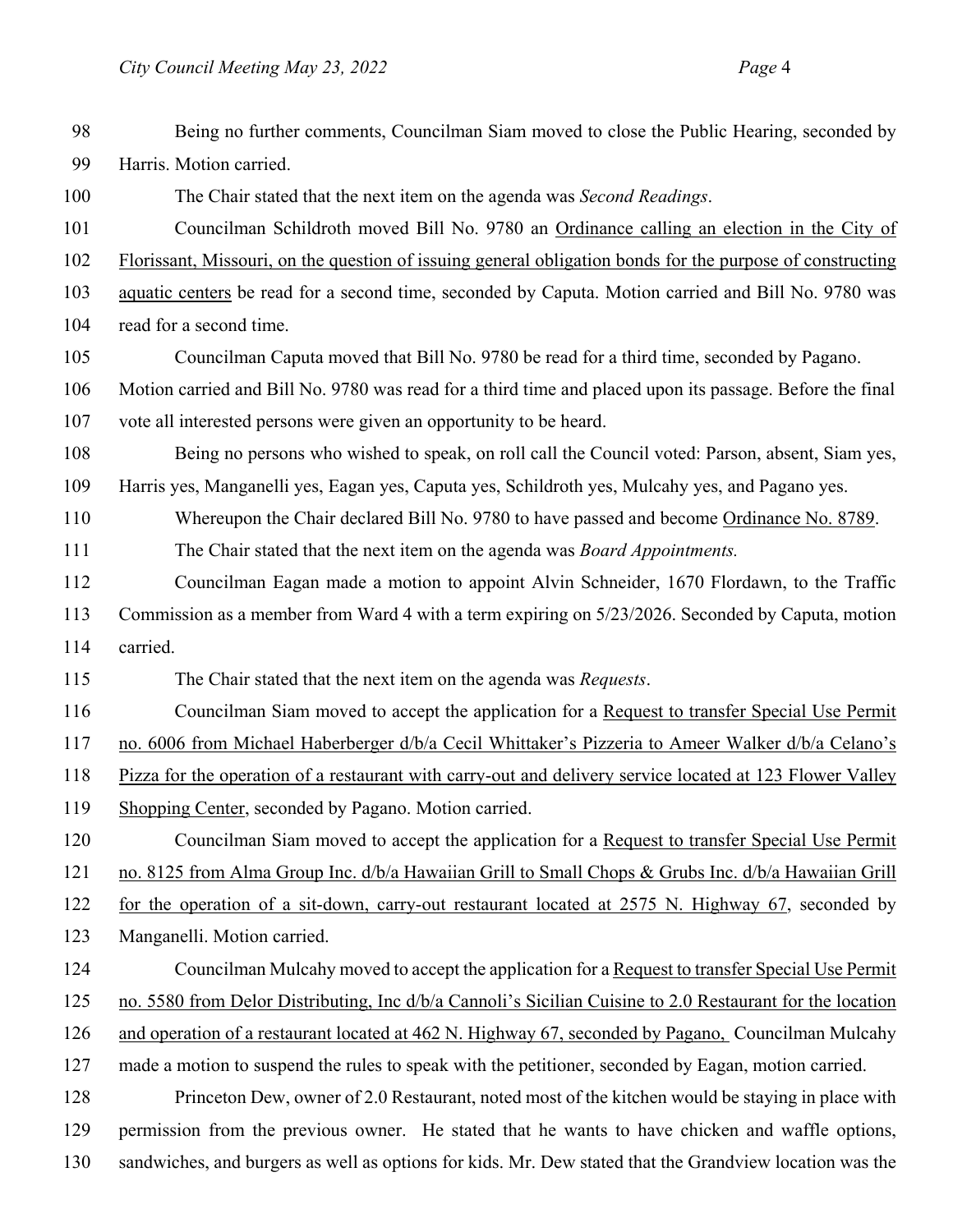original plan but the landlord was unsure of the sprinkler system installation. He noted there was not site plan because they are not changing the interior of the building, just painting the walls. Mr. Dew stated the previously noted VIP area on the Grandview plans is not going to be built at this location. The location hours are planning to be Tuesday through Friday closing at 1:30 am and closing on Sundays at 10pm. He said that his intention is to open with a full liquor by the drink option and would be serving food up until the last hour during the week and Sundays until 10pm. Mr. Dew noted he would have comedy, poetry, 137 and live dance at the location, but would not be charging a cover fee. He stated two to three times a month they would be having the shows and changing to adults only for special events with promotional shows being posted about three weeks in advance on their website, social media, and at the location. Mr. Dew noted the repairs of the back door and kitchen flooring would be repaired as soon as he receives the keys 141 for the property. Councilman Eagan noted a concerning portion of the Special Use Permit for Cannoli's and he wanted more time to clarify if the Special Use is cancelled. Councilwoman Pagano noted the current permit says sit-down and carry out restaurant only and nothing regarding the special events/entertainment. Councilman Eagan moved to postpone the Request to transfer Special Use Permit no. 5580 from Delor Distributing, Inc d/b/a Cannoli's Sicilian Cuisine to 2.0 Restaurant for the location and operation of a restaurant located at 462 N. Highway 67 to the June 13, 2022 meeting. Seconded by Pagano, motion carried. Councilman Eagan moved to remove Bill No. 9790 an Ordinance authorizing a transfer of Special Use Permit no. 5580 from Delor Distributing, Inc d/b/a Cannoli's Sicilian Cuisine to 2.0 Restaurant and

bar for the location and operation of a restaurant located at 462 N. Highway 67 from the agenda because

the application was postponed. Seconded by Pagano, motion carried.

 Councilman Eagan moved to approve the Request for a Full Liquor by the Drink license for Plush Lounge located at 12667 New Halls Ferry Road. Seconded by Caputa,

 Councilman Eagan moved to suspend the rules to speak with the petitioner, seconded by Mulcahy. Motion carried.

 Prince Koroma, owner of Plush Lounge, noted the plan has changed to a restaurant and bar, not a lounge. He noted he does have a chef and a template of a menu for the council to review. Mr. Koroma noted he wants to open with the kitchen from 3pm to 10pm and the bar to close around 12am. He stated he has a DJ booth, with a sound system for the TVs, and a system to play music. The hookah lounge information was still on the social media account, Mr. Koroma noted he intends to take the hookah off the social media as soon as he can, but was focused on fixed his permits. He stated he does want to get approval for outside seating to allow for smoking on a patio. A VIP area is shown; however, Mr. Koroma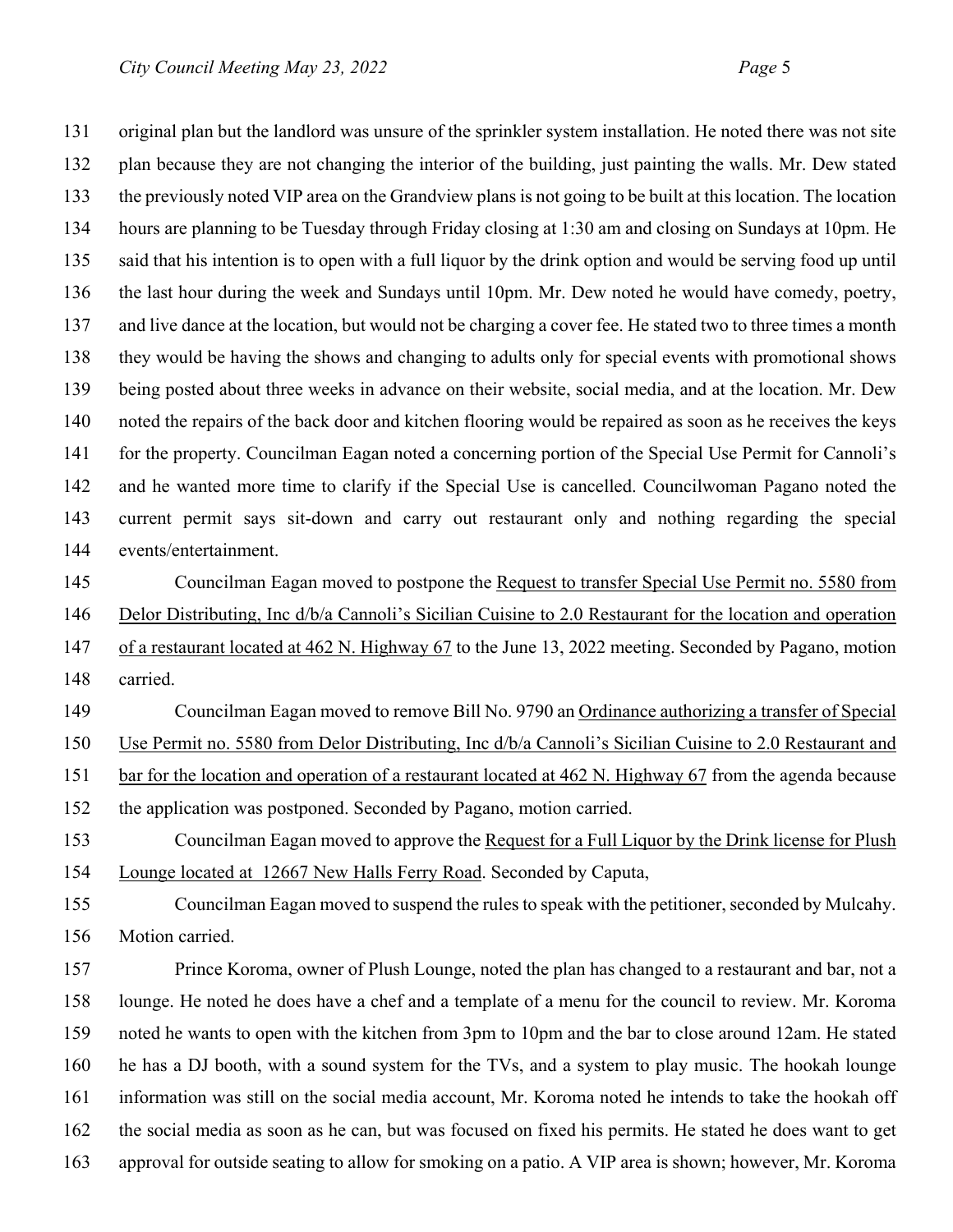| 164 | states it is for a more comfortable seating rather than at a table, he has no intention of charging a cover |  |  |
|-----|-------------------------------------------------------------------------------------------------------------|--|--|
| 165 | charge, having preferred seating, and selling tables or memberships, but asks for a reservation to be made  |  |  |
| 166 | for "special seating" with no charge. Mr. Koroma did note these are his intentions for later on in the      |  |  |
| 167 | business but he does not want to do these things at this time.                                              |  |  |
| 168 | Councilman Eagan moved to postpone the Request for a Full Liquor by the Drink license for                   |  |  |
| 169 | Plush Lounge located at 12667 New Halls Ferry Road to the June 13, 2022 meeting. Seconded by Caputa,        |  |  |
| 170 | motion carried.                                                                                             |  |  |
| 171 | The Chair stated the next item on the agenda was Resolutions.                                               |  |  |
| 172 | The Council as a whole introduce Resolution 1040 "A resolution of the City Council of the City              |  |  |
| 173 | of Florissant, Missouri, acknowledging the planning and zoning adoption of the 2050 Comprehensive           |  |  |
| 174 | Plan and adopting Section 1 "Community Goals, Objectives, and Strategies"". Councilman Schildroth           |  |  |
| 175 | made a motion for a second reading, seconded by Pagano. Motion carried, Resolution 1040 was read for        |  |  |
| 176 | a second time. Councilman Mulcahy made a motion for a third reading, seconded by Harris.                    |  |  |
| 177 | On roll call the Council voted: Parson absent, Siam yes, Harris yes, Manganelli yes, Eagan yes,             |  |  |
| 178 | Caputa yes, Schildroth yes, Mulcahy yes, and Pagano yes. Motion carried, Resolution 1040 was read for       |  |  |
| 179 | a third time. Before the final vote all interested persons were given an opportunity to be heard.           |  |  |
| 180 | Being no persons who wished to speak, on roll call the Council voted: Parson absent, Siam yes,              |  |  |
| 181 | Harris yes, Manganelli yes, Eagan yes, Caputa yes, Schildroth yes, Mulcahy yes, and Pagano yes. Motion      |  |  |
| 182 | carried, Resolution 1040 was passed. The Clerk read the resolution in its entirety.                         |  |  |
| 183 | The Chair stated that the next item on the agenda was Bills for First Reading.                              |  |  |
| 184 | The Council as a whole introduced Bill No. 9782 an Ordinance to approve a B-5 "Planned"                     |  |  |
| 185 | Commercial District" located at 540 Howdershell Lot "B" to allow for a car sales office for CarGroup        |  |  |
| 186 | Holdings, LLC. was read for the first time.                                                                 |  |  |
| 187 | The Council as a whole introduced Bill No. 9783 an Ordinance to amend B-5 Ordinance No. 6669                |  |  |
| 188 | to add "Equipment Rental, Home and General" as a permitted use located at 13939 New Halls Ferry             |  |  |
| 189 | Road was read for the first time.                                                                           |  |  |
| 190 | The Council as a whole introduced Bill No. 9784 an Ordinance to approve a Special Use Permit                |  |  |
| 191 | to allow for a Wine Bar in a HB "Historic Business District" located at 150 Washington was read for the     |  |  |
| 192 | first time.                                                                                                 |  |  |
| 193 | The Council as a whole introduced Bill No. 9785 an Ordinance to amend B-5 Ordinance no. 6266                |  |  |
| 194 | to add "Automotive Service Garage and Tire Service" as a permitted use located at 3180 N. Highway 67        |  |  |
| 195 | for the Pit Crew was read for the first time.                                                               |  |  |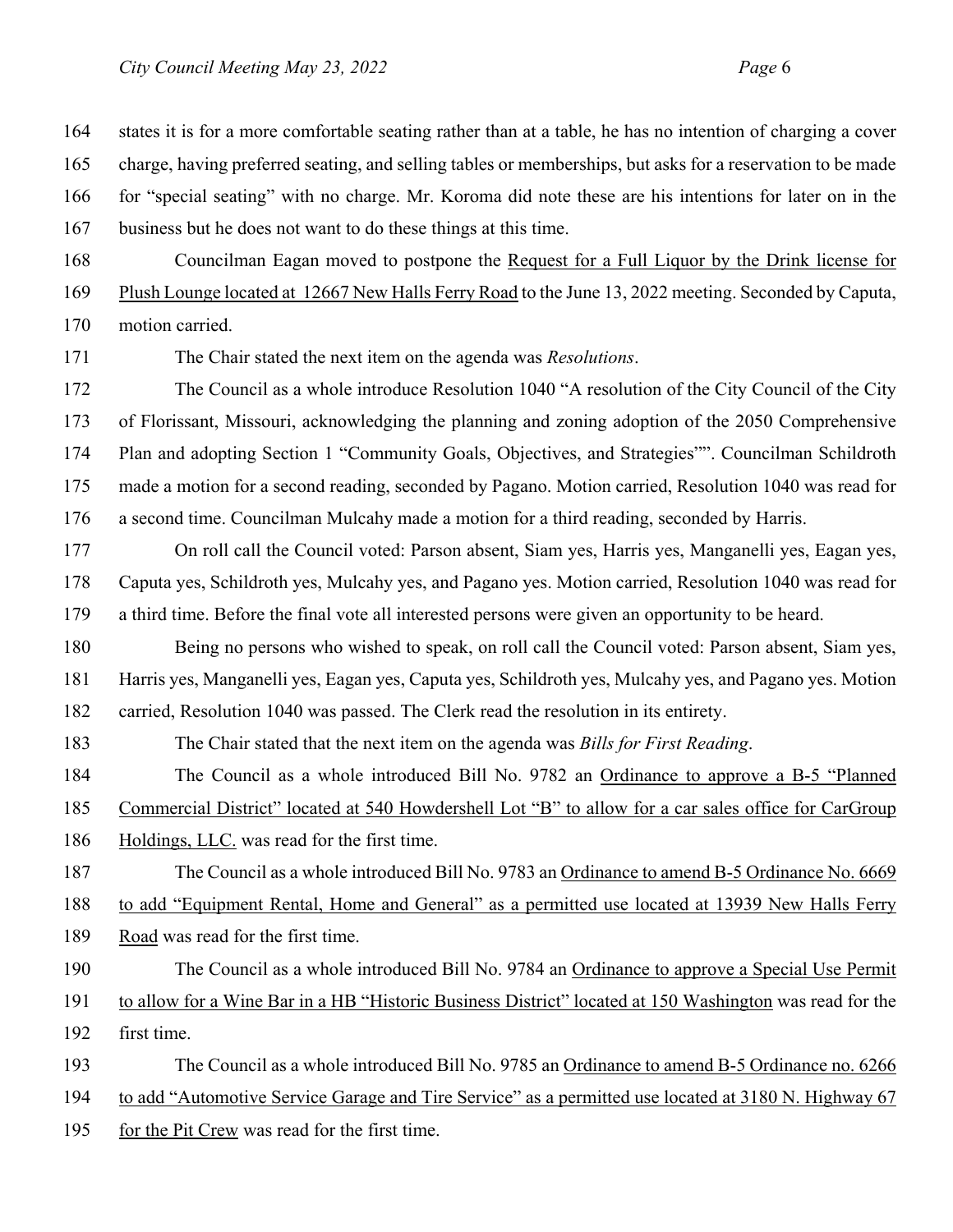Councilwoman Pagano moved that Bill No. 9785 be read for a second time, seconded by Siam. Motion carried and Bill No. 9785 was read for a second time.

- Councilwoman Pagano moved that Bill No. 9785 be read for a third time, seconded by Caputa. On roll call the Council voted: Parson absent, Siam yes, Harris yes, Manganelli yes, Eagan yes, Caputa yes, Schildroth yes, Mulcahy yes, and Pagano yes. Having received a unanimous vote of all members present Bill No. 9785 was read for a third and final time and placed upon its passage. Before the final vote all interested persons were given an opportunity to be heard.
- Being no persons who wished to speak, on roll call the Council voted: Parson absent, Siam yes, Harris yes, Manganelli yes, Eagan yes, Caputa yes, Schildroth yes, Mulcahy yes, and Pagano yes.
- Whereupon the Chair declared Bill No. 9785 to have passed and become Ordinance No. 8790.

The Council as a whole introduced Bill No. 9786 an Ordinance authorizing a transfer of Special

Use Permit no. 6006 from Michael Haberberger d/b/a Cecil Whittaker's Pizzeria to Ameer Walker d/b/a

Celano's Pizza for the operation of a restaurant with carry-out and delivery service located at 123 Flower

- Valley Shopping Center was read for the first time.
- Councilman Siam moved that Bill No. 9786 be read for a second time, seconded by Manganelli. Motion carried and Bill No. 9786 was read for a second time.
- Councilman Siam moved that Bill No. 9786 be read for a third time, seconded by Mulcahy. On roll call the Council voted: Parson absent, Siam yes, Harris yes, Manganelli yes, Eagan yes, Caputa yes, Schildroth yes, Mulcahy yes, and Pagano yes. Having received a unanimous vote of all members present Bill No. 9786 was read for a third and final time and placed upon its passage. Before the final vote all interested persons were given an opportunity to be heard.
- Being no persons who wished to speak, on roll call the Council voted: Parson absent, Siam yes, Harris yes, Manganelli yes, Eagan yes, Caputa yes, Schildroth yes, Mulcahy yes, and Pagano yes.
- 219 Whereupon the Chair declared Bill No. 9786 to have passed and become Ordinance No. 8791.

Councilman Eagan introduced Bill No. 9787 an Ordinance authorizing a transfer of Special Use

- 221 Permit no. 8125 from Alma Group Inc. d/b/a Hawaiian Grill to Small Chops & Grubs Inc. d/b/a Hawaiian
- Grill for the operation of a sit-down, carry-out restaurant located at 2575 N. Highway 67 was read for the first time.
- Councilman Siam moved that Bill No. 9787 be read for a second time, seconded by Caputa. Motion carried and Bill No. 9787 was read for a second time.
- Councilman Siam moved that Bill No. 9787 be read for a third time, seconded by Mulcahy. On roll call the Council voted: Parson absent, Siam yes, Harris yes, Manganelli yes, Eagan yes, Caputa yes,
- Schildroth yes, Mulcahy yes, and Pagano yes. Having received a unanimous vote of all members present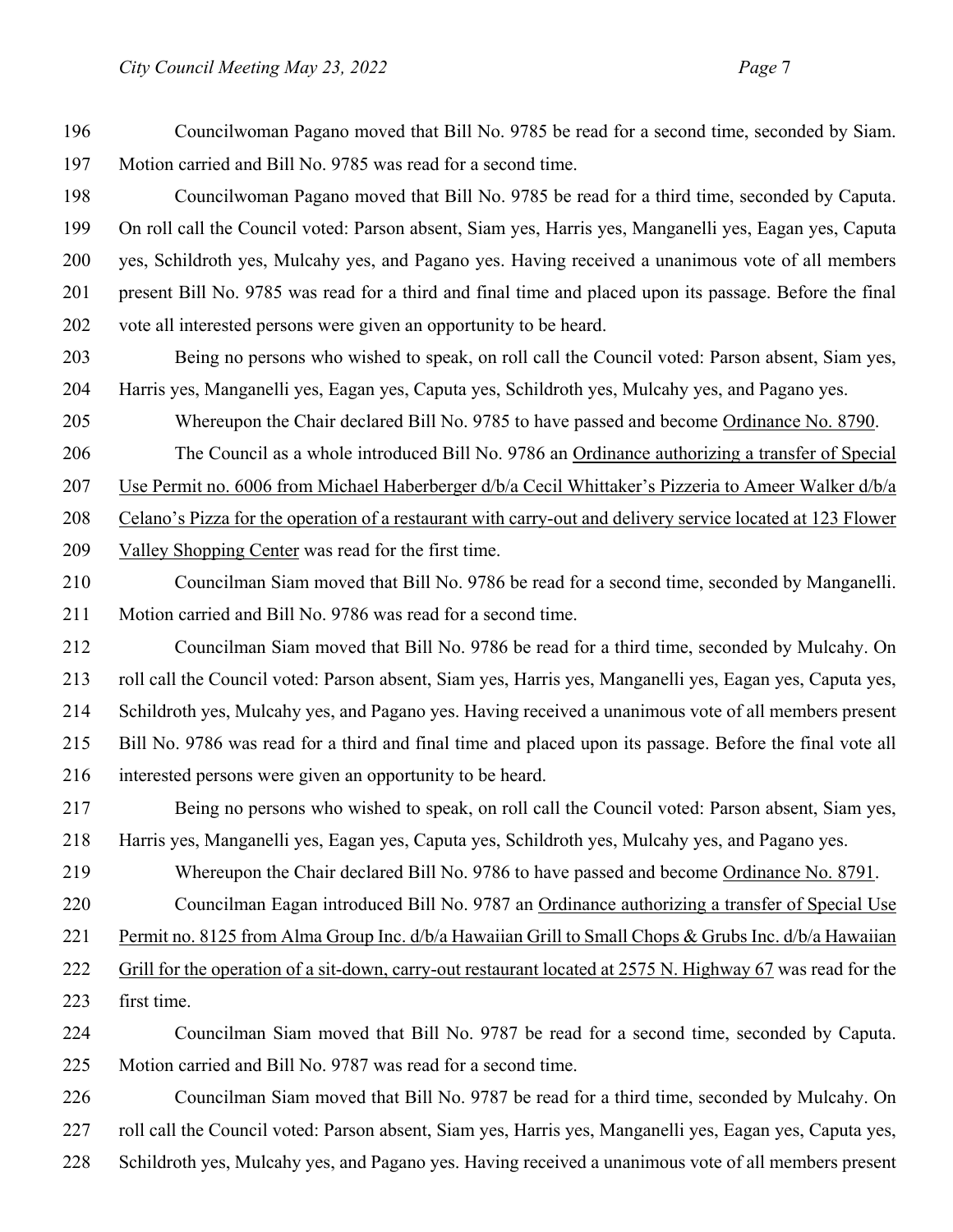| 229        | Bill No. 9787 was read for a third and final time and placed upon its passage. Before the final vote all         |  |  |
|------------|------------------------------------------------------------------------------------------------------------------|--|--|
| 230        | interested persons were given an opportunity to be heard.                                                        |  |  |
| 231        | Being no persons who wished to speak, on roll call the Council voted: Parson absent, Siam yes,                   |  |  |
| 232        | Harris yes, Manganelli yes, Eagan yes, Caputa yes, Schildroth yes, Mulcahy yes, and Pagano yes.                  |  |  |
| 233        | Whereupon the Chair declared Bill No. 9787 to have passed and become Ordinance No. 8792.                         |  |  |
| 234        | Councilman Eagan introduced Bill No. 9788 an Ordinance to amend Title III "Traffic Code"                         |  |  |
| 235        | Schedule III "Stop Intersections", Table IIIA "One Way Stops" by adding Bobolink at Flamingo and                 |  |  |
| 236        | Chickadee at Flamingo was read for the first time.                                                               |  |  |
| 237        | Councilman Eagan introduced Bill No. 9789 an Ordinance to amend Title III "Traffic Code"                         |  |  |
| 238        | Schedule III "Stop Intersections", Table IIIB "Two Way Stops" by adding Swan at Flamingo was read                |  |  |
| 239        | for the first time.                                                                                              |  |  |
| 240        | The next item on the Agenda was Council Announcements.                                                           |  |  |
| 241        | Councilman Manganelli stated Ward 2 block party is May 26 <sup>th</sup> on Estes Court.                          |  |  |
| 242        | Councilman Mulcahy announced that Florissant Old Town Partners is having the Florissant                          |  |  |
| 243        | Summer Kick-Off Pub Crawl on June 4, 2022 with tickets on sale on May 25 <sup>th</sup> .                         |  |  |
| 244        | Councilman Caputa reminded residents to lock firearms in their house, not their vehicles, to keep                |  |  |
| 245        | porch lights on, and join Neighborhood Watch Programs.                                                           |  |  |
| 246        | Councilman Eagan noted the St. Patrick's Day Committee would have a barbeque for the 2023                        |  |  |
| 247        | parade from 4pm to 9pm at the VFW on June 3, 2022. He reminded residents to donate to the TEAM                   |  |  |
| 248        | food pantry.                                                                                                     |  |  |
| 249        | The next item was Mayor Announcements.                                                                           |  |  |
| 250        | Mayor Lowery stated a plaque dedication for the late Richard "Dick" Kellet would be taking place                 |  |  |
| 251        | on May 25 <sup>th</sup> at 5:30pm at 410 St. Denis prior to the first Wednesday Night Out. On Monday, May 30 the |  |  |
| 252        | City is cohosting a Memorial Day Ceremony at the JJE Center at 9am.                                              |  |  |
| 253        | The Council President stated the next regular City Council Meeting will be Monday, June 13,                      |  |  |
| 254        | 2022 at 7:00 pm.                                                                                                 |  |  |
| 255        | Councilman Caputa moved to adjourn the meeting, seconded by Mulcahy. Motion carried. The                         |  |  |
| 256        | meeting was adjourned at 8:55 p.m.                                                                               |  |  |
| 257        |                                                                                                                  |  |  |
| 258        |                                                                                                                  |  |  |
| 259        | Karen Goodwin, MPPA/MMC/MRCC                                                                                     |  |  |
| 260<br>261 | City Clerk<br>The following Bills were signed by the Mayor:                                                      |  |  |
|            |                                                                                                                  |  |  |